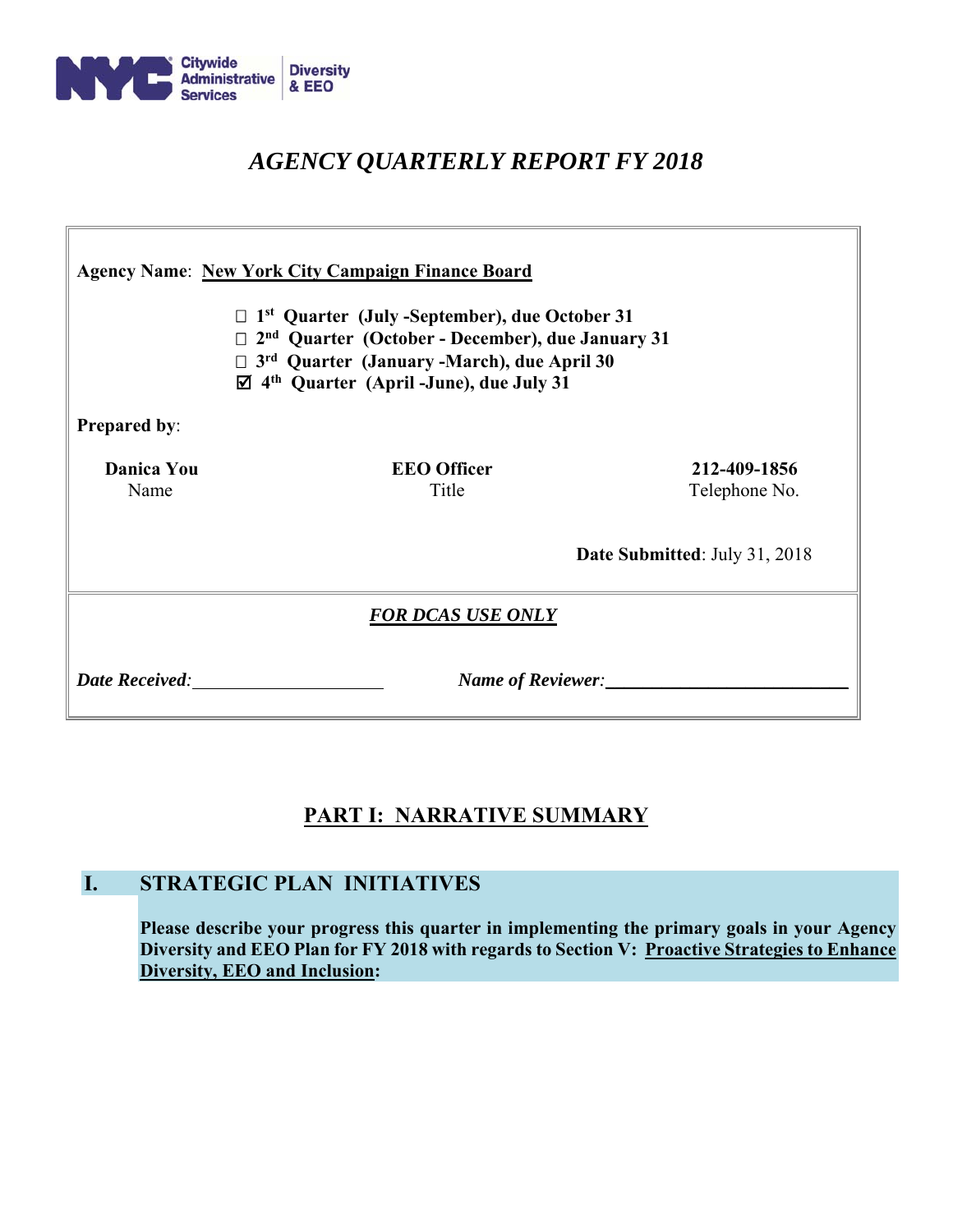### **A. WORKFORCE:**

Objective(s): Define steps that were taken or considered to build an inclusive and sustainable pipeline for your agency across all levels.

The Campaign Finance Board (CFB) is proud of the diversity in its workplace and strives to continuously improve its employment and equal opportunity practices and procedures. In addition to maintaining a diverse workforce, the CFB makes every attempt to identify and encourage growth of its employees.

Two CFB employees were accepted into the 2018 NYC Leadership Institute this quarter, both of whom identify as female, and one of whom is also in a racial minority group.

Objective(s): Define steps that were taken or considered to address underutilization identified through quarterly workforce reports. Please list Job Groups where underutilization exists in the current quarter.

The CFB is a small, diverse agency and has not identified any underutilization in its workforce. As of the end of this fiscal quarter, the agency has a total workforce consisting of 112 employees. 53.6% of CFB employees are in a minority group and 50.9% identify as female.

### **B. WORKPLACE:**

Objective(s): Define steps that will be taken or considered to create an inclusive work environment that values differences that each of your unique employees brings to work, and to maintain focus on retaining talent across all levels.

The CFB remains committed to creating and maintaining an inclusive work environment. The agency has provided all hiring managers with structured interview training to ensure bias is not present in the hiring process and to maintain a diverse workforce. In the next quarter this training will be extended to any additional staff who have a role in the hiring process and have not attended the training yet as part of an ongoing training and development initiative at the CFB.

The agency also encourages each staff member to further their professional development and announces on its Intranet the accomplishments of each employee.

As mentioned above, the CFB is committed to providing training and development to staff and to provide opportunities for career development and growth. As part of this commitment, the Director of Administrative Services and Human Resources has been created a comprehensive training and development plan for the agency. This plan included outreach throughout the agency on current in-house trainings and topics of interest in external trainings, a staff survey on training and development, and in January 2018 a Training and Development Week in which all staff members were encouraged to participate. The week was a combination of trainings on technical skills; in-house trainings to enhance knowledge of the agency and its mission; trainings on softer skills such as management, communication, and leadership; and trainings to enhance diversity and inclusion such as the transgender inclusion training mentioned above as well as the agency's bi-annual required EEO training. The trainings were conducted by a mixture of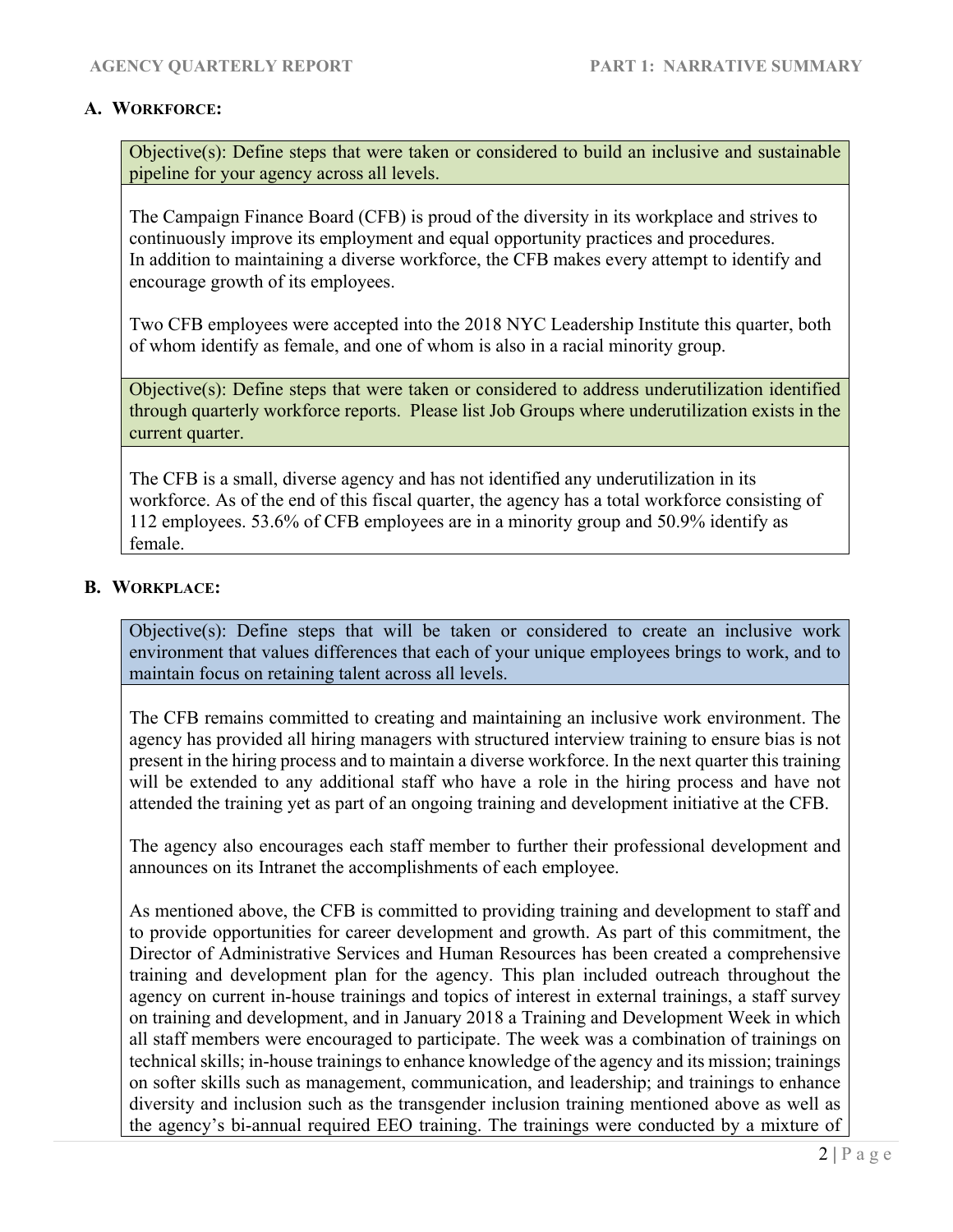expert external trainers and in-house experts. The trainings were well attended and the evaluations showed that staff found the trainings truly valuable. Building on the success of this even, the CFB has been holding Quarterly Training and Development Days and will hold another Training and Development Week in December of 2018.

In February, 2017, the agency started a Professional Development Series to provide an additional training and development tool for staff. Every other month a facilitator addresses various topics including communication, assertiveness and best practices for successful management. The May, 2018 session discussed "Managing Up" and focused on how to help staff better understand and manage their relationships with their managers.

During this quarter, the CFB's Diversity and Inclusion Committee ("Committee") recognized Autism Awareness Month, Easter, Asian American and Pacific Islander Heritage Month, Older Americans Month, Mental Health Awareness Month, Jewish American Heritage Month, Cinco de Mayo, Ramadan, LGBT Pride Month, Immigrant Heritage Month, Caribbean American Heritage Month, and Juneteenth. The events are discussed in greater detail below in Section  $IV(C)$ .

The CFB's EEO officer and counselors attended a number of trainings and meetings this quarter in order to stay abreast of developments in EEO, sexual harassment prevention, and diversity and inclusion this quarter. The trainings and meetings are summarized in greater detail below in Section IV(C).

As part of the agency's efforts to continuously grow and improve, the CFB is in the midst of a Strategic Plan Initiative, which provides the opportunity for all staff to voice their opinions and help shape the future of the agency's work. During this quarter (April 27, 2018), the agency held a day long brainstorming session for the Strategic Plan Initiative. The session was open to all staff and was broken down into six separate sessions that centered on each of the agency's stated goals. Staff facilitators led each conversation, but the main purpose of each session was to provide an opportunity for all interested staff to openly discuss ideas pertaining to the Strategic Plan Initiative.

The CFB's 2018 Strategic Goals include a focus on diversity and inclusion at the agency, specifically, the following commitment:

# **Create an open, transparent, collaborative, and inclusive culture**

- Freely share information and openly communicate within the agency
- Seek out diverse voices, embrace cultural differences, and continue our commitment to employment diversity
- Recognize and respect a wide range of expertise and experience within the agency
- Engage our colleagues across agency functions to accomplish shared goals

Additional details and other steps the agency took this quarter to contribute to an inclusive work environment are further detailed in Part IV(C).

# **C. COMMUNITY:**

Objective(s): Define steps that were taken or considered to establish your agency as a leading service provider to the citizens of New York City focused on inclusion and cultural competency,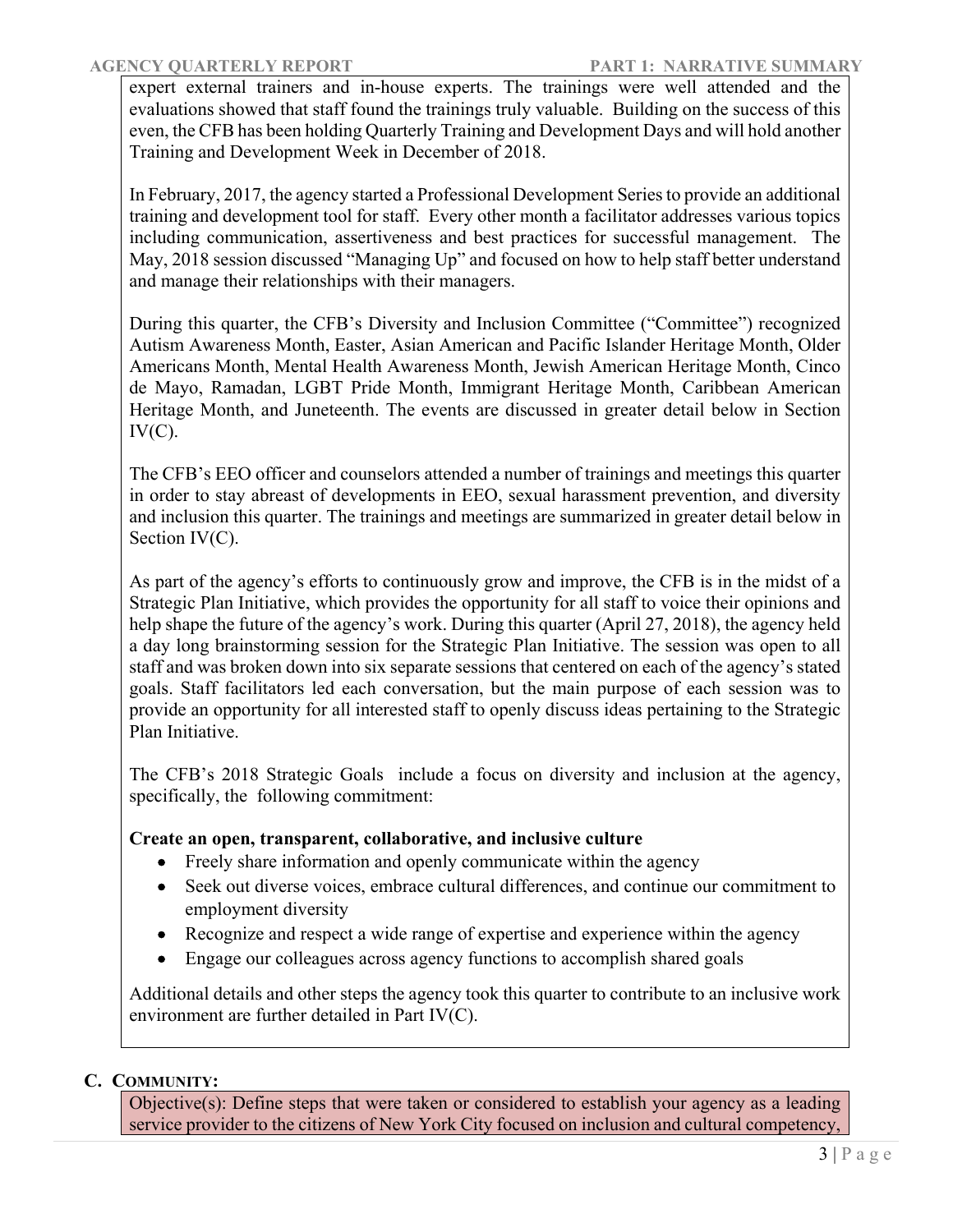### while reflecting the vast communities that are served.

The CFB continues to encourage civic engagement with youth and in underserved communities. The agency conducts voter registration drives, coordinates youth events, and sends postcard mailings to various households to ensure vast communities are empowered, with access to voting resources.

Additionally, as mentioned immediately above in Section B, the CFB is in the midst of a Strategic Plan Initiative. The agency believes that supporting diversity and inclusion with respect to the communities it serves is an essential component of the CFB's work. As such, the 2018 Strategic Goals include the following pledges (in relevant part):

### **Build and sustain productive relationships with stakeholders**

- Ensure public-facing communication is clear and open
- Recognize and account for the diversity of the city when developing and communicating about our programming
- Establish a presence in neighborhoods across the city

### **Seek new ways to promote New Yorkers' participation in their democracy**

- Use technology to increase voter registration and voting
- Encourage and facilitate issue-based dialogue among the community and the candidates and the government
- Educate, engage, and energize citizens to participate in the political process as voters, candidates, and small-dollar contributors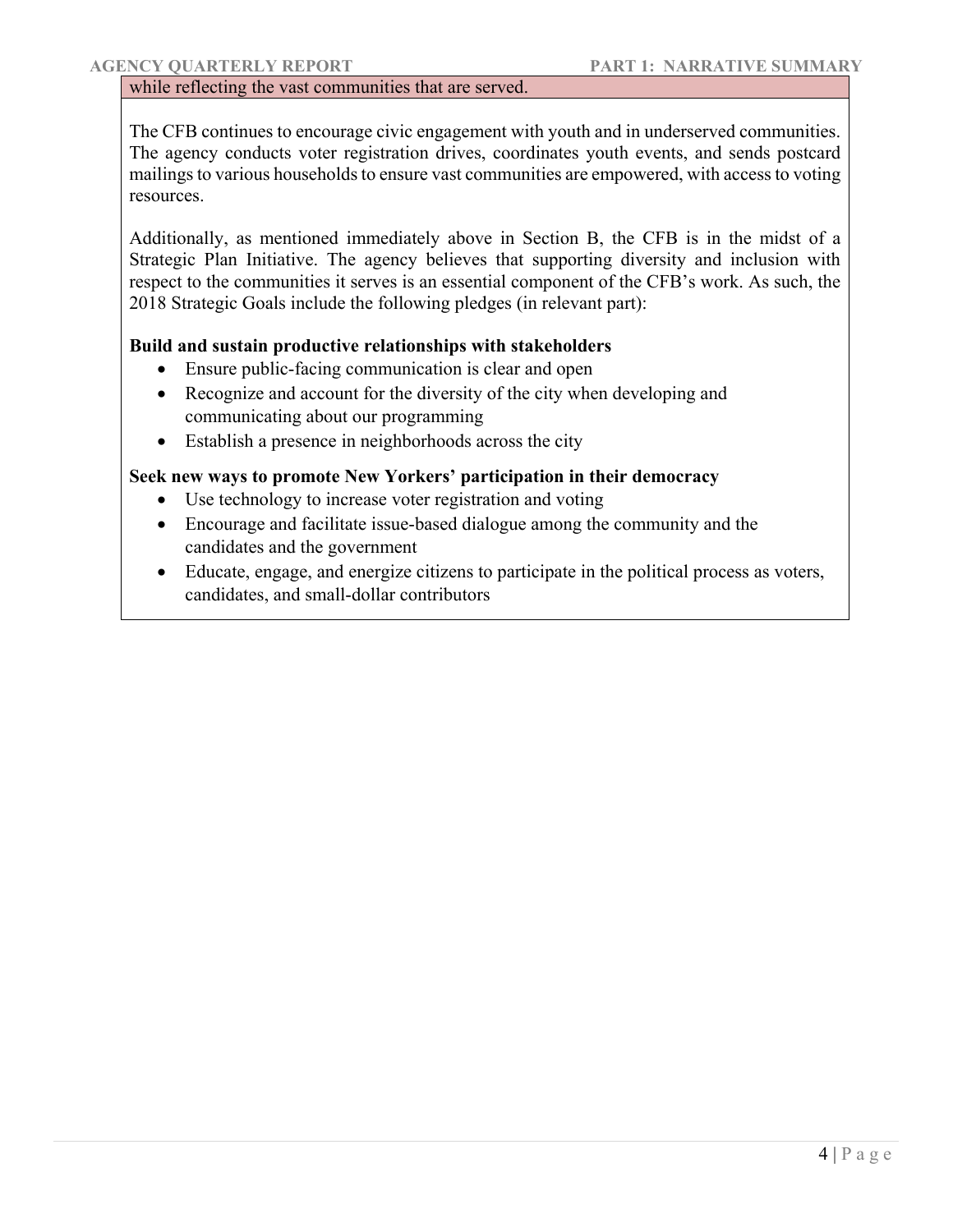# **II. STATISTICAL SUMMARY OF EEO ACTIVITIES**

**Please refer to the accompanying MS Excel spreadsheet and Appendix (Training Details tab) to report statistical performance indicators concerning programmatic, compliance and training functions of EEO office in your agency.** 

# **III. EEO PERSONNEL PROFILE**

Please indicate changes (additions, deletions, reassignments) in your EEO personnel roster during the quarter in **Section A of the Statistical Summary AND in Appendix 2 below**. Please write additional comments, if any, here:

There were no changes in EEO personnel in the last fiscal quarter.

# **IV. EEO POLICIES, PROGRAMS AND INITIATIVES**

### **A. EEO Policy**

Please report your agency's activities in **Section B of the Statistical Summary**. Please write additional comments, if any, here:

Dissemination of Diversity and EEO Policy:

**X DISTRIBUTION OF CITY EEO POLICY:** *If only portion(s) of the EEO policy was/were distributed, indicate specific section/s and the date of distribution:*

The EEO officer and EEO counselors updated the agency's EEO and sexual harassment prevention training materials in the 2nd Quarter of FY2018 and provided two mandatory, agency-wide training in the  $2<sup>nd</sup>$  and  $4<sup>th</sup>$  Quarters of FY2018. The trainings included an expanded segment on sexual harassment prevention. 23 employees participated in this quarter's EEO and sexual harassment training session, which took place on April 18, 2018.

The EEO officer updated the agency's sexual harassment prevention training in June 2018 of this quarter, in compliance with the new City and State laws regarding sexual harassment prevention training. The CFB's updated training will be approved by DCAS next quarter. Additionally, the EEO officer and EEO counselors will voluntarily attend an upcoming "Train the Trainers" session offered by DCAS in order to make the CFB's sexual harassment training materials as robust as possible. The CFB is continuing to work closely with DCAS to ensure full and timely compliance with the new sexual harassment prevention and training laws.

The City EEO Policy was distributed this quarter to eight employees (including six seasonal interns) who had yet to receive the Policy. When the employees received the EEO-related materials, they were provided with a brief summary of their rights under the EEO Policy.

# **X CONVERSION OF EEO POLICY INTO ALTERNATIVE FORMAT(S)**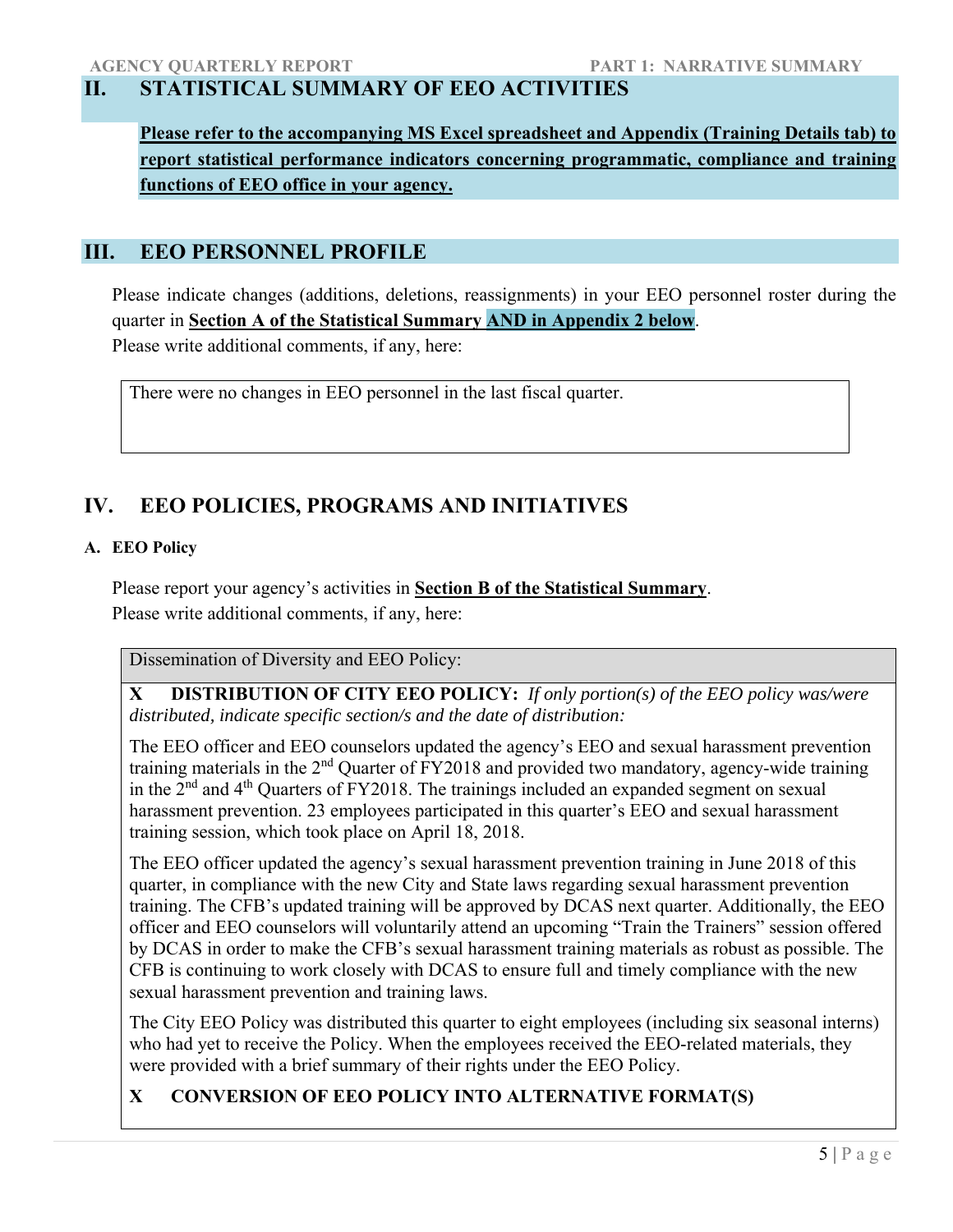|                                                                    | [X] Large Print<br>[ ] Audio-cassette [ ] Others (specify)<br>The CFB's EEO Policy in large print is available upon request.                                                                                                                                                                                                                                                                                                                                                                               |  |  |  |  |  |
|--------------------------------------------------------------------|------------------------------------------------------------------------------------------------------------------------------------------------------------------------------------------------------------------------------------------------------------------------------------------------------------------------------------------------------------------------------------------------------------------------------------------------------------------------------------------------------------|--|--|--|--|--|
| $\Box$                                                             | <b>DISSEMINATION OF EEO INFORMATION</b>                                                                                                                                                                                                                                                                                                                                                                                                                                                                    |  |  |  |  |  |
|                                                                    | [X] Posting of Posters: (Specify topic)                                                                                                                                                                                                                                                                                                                                                                                                                                                                    |  |  |  |  |  |
|                                                                    | A flyer titled "Pregnancy and Employment" and a poster affirming the right to use the<br>restroom, locker room, or other single-sex facility consistent with one's gender identity, gender,<br>or gender expression, as required by Executive Order 16, are posted in all agency pantries.<br>Posters regarding federal and state employment laws are posted in the agency workroom. These<br>posters include information about discrimination, Equal Employment Opportunity laws, and<br>employee rights. |  |  |  |  |  |
|                                                                    | Consistent with best practices for addressing gender identity issues in the workplace, the<br>agency also posted the restroom codes so that visitors may easily view the information and<br>determine which facility is consistent with their gender identity, gender, or gender expression.                                                                                                                                                                                                               |  |  |  |  |  |
|                                                                    | [X] Distribution of leaflets/pamphlets/brochures: (Specify venue)                                                                                                                                                                                                                                                                                                                                                                                                                                          |  |  |  |  |  |
|                                                                    | The EEO Officer and one of the EEO Counselors distributed copies of the City's EEO Policy<br>and other EEO-related materials as outlined above in the "Distribution of City EEO Policy"<br>section.                                                                                                                                                                                                                                                                                                        |  |  |  |  |  |
|                                                                    | [X ] Discussion on EEO Matters in Meetings: (Specify)                                                                                                                                                                                                                                                                                                                                                                                                                                                      |  |  |  |  |  |
|                                                                    | The Diversity and Inclusion Committee held two meetings this quarter (February 22 and March<br>22, 2018). The Committee discussed EEO-related issues, including diversity and inclusion<br>event planning and the development of a staff survey about diversity and inclusion issues. See<br>Section IV(C) below for additional details.                                                                                                                                                                   |  |  |  |  |  |
| <b>INCLUSION OF EEO RELATED ARTICLES IN AGENCY NEWSLETTER</b><br>□ |                                                                                                                                                                                                                                                                                                                                                                                                                                                                                                            |  |  |  |  |  |
|                                                                    | The CFB does not have an agency newsletter.                                                                                                                                                                                                                                                                                                                                                                                                                                                                |  |  |  |  |  |
| $\Box$                                                             | <b>POSTING ON AGENCY SITES:</b> $[X]$ Intranet $[X]$ Internet                                                                                                                                                                                                                                                                                                                                                                                                                                              |  |  |  |  |  |
|                                                                    | The CFB EEO policy, City EEO Policy, "About EEO" and "The 55-a Program" is posted on<br>the agency's Intranet. The CFB states that it is an equal opportunity employer on its career<br>opportunities page, with a link to "About EEO" within the statement.                                                                                                                                                                                                                                               |  |  |  |  |  |
| X                                                                  | <b>OTHER:</b> (Specify)                                                                                                                                                                                                                                                                                                                                                                                                                                                                                    |  |  |  |  |  |

# **B. 55-A Program**

Please report your 55-a program activities in **Section B of the Statistical Summary**. Please write additional comments, if any, here: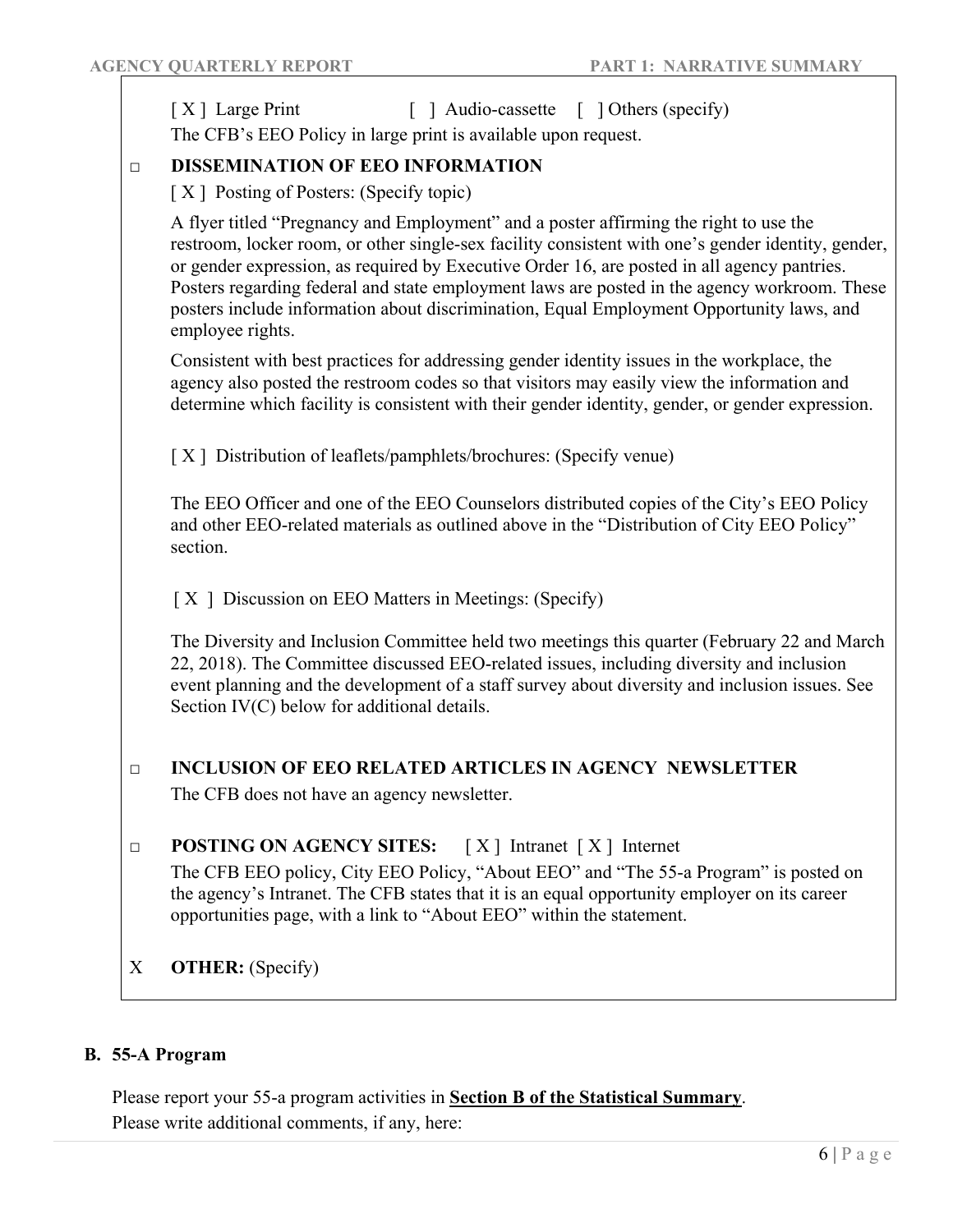# 55-a Program Support:

| X      | RE: Posting of 55a information on Bulletin Boards/Electronic Bulletin Boards/E-mail     |
|--------|-----------------------------------------------------------------------------------------|
|        | The CFB includes a link on its Intranet to the DCAS website regarding 55-a information, |
|        | as well as a link to DCAS's "The 55-a Program" brochure.                                |
| $\Box$ | RE: Postings in Personnel/Interviewing Areas for applicants/employees                   |
| П      | RE: Distribution of 55a pamphlets/brochures with pay checks                             |
| П      | RE: Distribution of 55a pamphlets/ brochures at training sessions                       |
| П      | RE: Discussion on 55a program at orientation/training sessions                          |
| П      | RE: Inclusion of an article on 55a program in agency newsletter                         |
| $\Box$ | Others: (Specify)                                                                       |
|        |                                                                                         |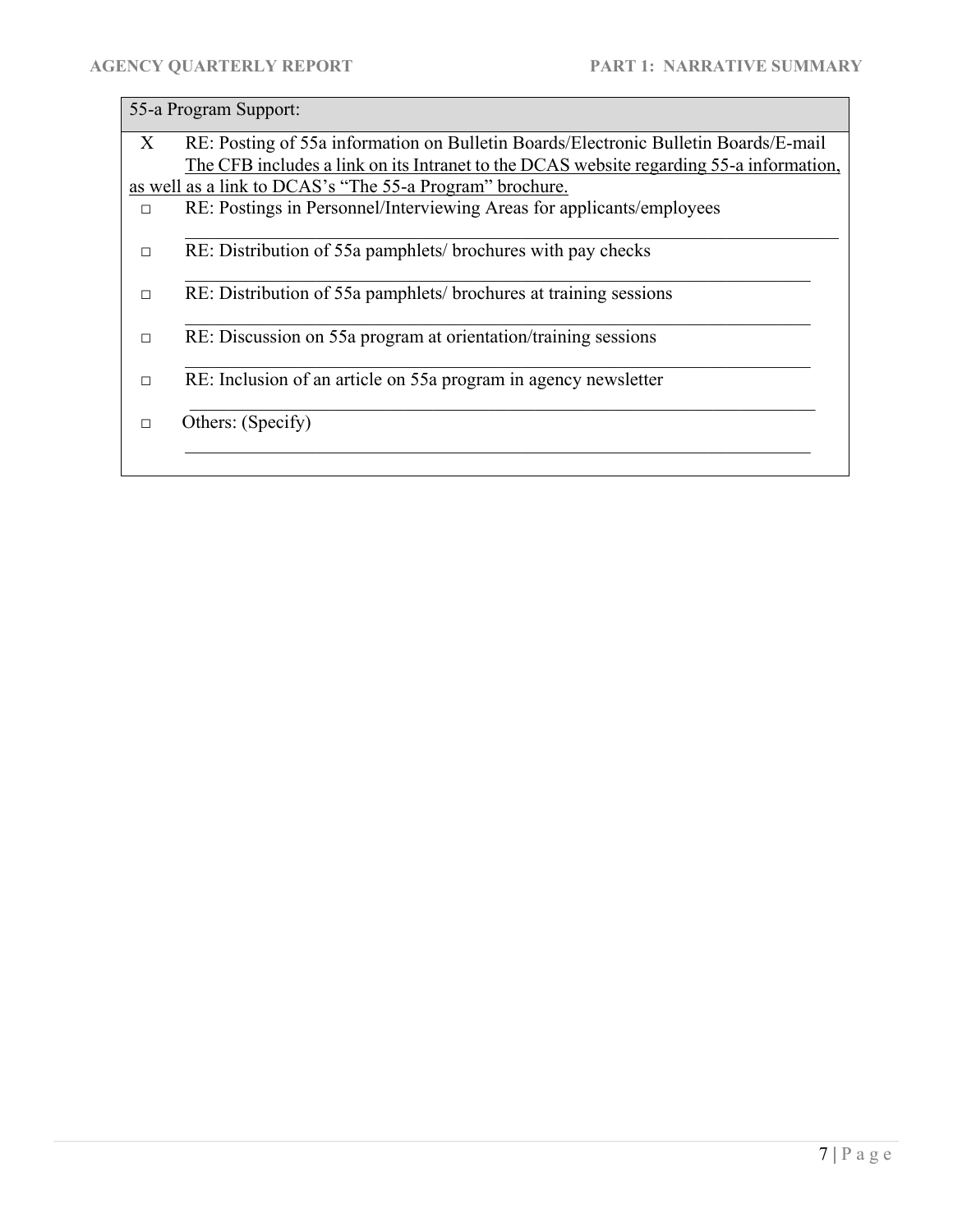### **C. Other EEO Initiatives**

Please report other Diversity and EEO-related initiatives here:

Other EEO-Related Activities: Please specify any other EEO-related activities during the quarter (e.g., postings, meetings, cultural programs promoting diversity, newsletters/articles, etc.) and describe briefly the activities, including the dates when the activity/ies occurred.

Ongoing: Intranet

The CFB continued to update its staff of diversity and EEO-related events and activities through its Intranet. The Diversity and Inclusion Committee's Intranet page contains details about Committee events and other information for interested staff.

April – June 2018: Diversity and Inclusion Committee Activities

As discussed further in Section I(B), during this quarter, the Committee recognized Autism Awareness Month, Easter, Asian American and Pacific Islander Heritage Month, Older Americans Month, Mental Health Awareness Month, Jewish American Heritage Month, Cinco de Mayo, Ramadan, LGBT Pride Month, Immigrant Heritage Month, Caribbean American Heritage Month, and Juneteenth.

For Asian American and Pacific Islander Heritage Month (May 2018), two Committee members screened a TED Talk that focused on the "Model Minority" Myth, which was followed by a group discussion. The event also included a variety of dumplings for event participants to taste. Approximately 15 staff attended the lunchtime event.

In recognition of Jewish American Heritage Month (May 2018), a Committee member screened the documentary "At Home in Utopia," which featured Jewish garment workers who started a cooperatively owned and run apartment complex in the Bronx in the mid-1920s. The event featured traditional Jewish food and snacks, and included a post-screening discussion. This event took place after work hours. Six employees attended.

Empanadas and cultural celebration were the highlights of the CFB's Cinco de Mayo celebration in May. The event included a brief video screening about the Battle of Puebla, which is the basis of the holiday. Two Committee members spearheaded the afternoon event, with approximately 25 staff in attendance.

For LGBTQ Pride month (June 2018), staff screened the documentary "Stonewall Uprising" at a lunchtime event. After the documentary screening, approximately 10 employees participated in a Q&A led by one of the Committee members.

In celebration of Caribbean American Heritage month (June 2018), Committee members organized a lunchtime event that featured traditional foods such as various meat and vegetable patties and Caribbean black cake. Committee members created a video that provided attendees with information about the different countries in the Caribbean, as well as information about traditional food and activities in those countries. Approximately 30 employees attended the event.

For Immigrant Heritage month (June 2018), the CFB's Public Relations unit asked staff to share personal stories about their families' (or their own) experiences as immigrants. Staff submitted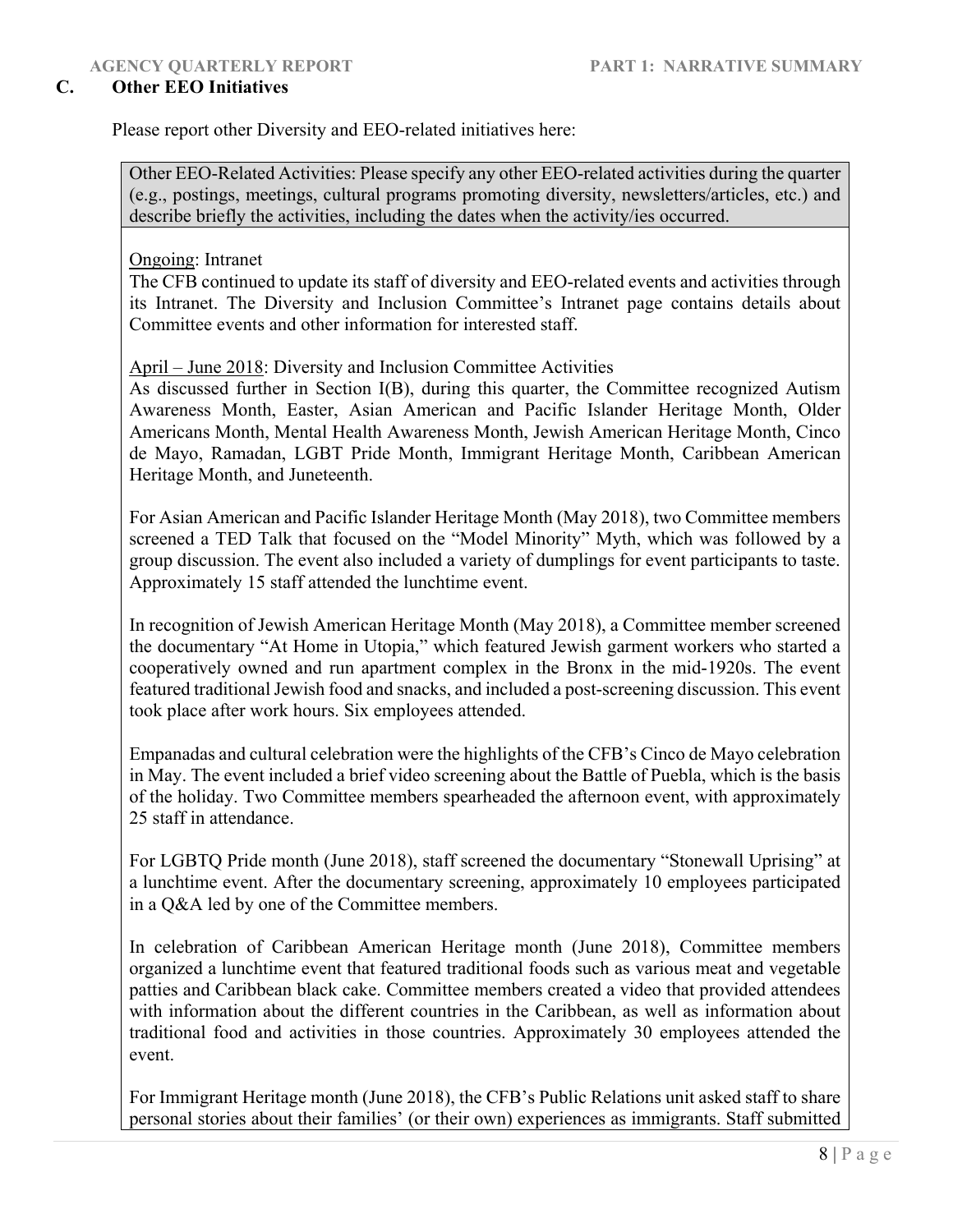photos and stories, which were featured on the CFB's social media platforms. The posts emphasized the importance of immigrants and civic engagement. There were posts featuring 12 different staff throughout Immigrant Heritage month. See attached for sample posts.

The Committee also created and posted informational posters about the above mentioned events, as well as Autism Awareness Month, Easter, Older Americans Month, Mental Health Awareness Month, Ramadan, and Juneteenth on two centrally located bulletin boards to highlight additional important events and celebrations in this quarter.

April – June 2018: Trainings and Meetings for EEO Professionals

The agency's EEO professionals attended the following EEO/diversity and inclusion-related trainings this quarter:

- 1. *April 3, 2018*: The CFB's EEO officer attended the Promoting Inclusion for LGBTQI Community Members training video replay, hosted by the NYC Law Department. The training focused on how agencies could better serve LGBTQI community members.
- 2. *May 14, 2018*: The FDNY hosted its 2nd Annual "Women to Women" Conference. The CFB's EEO officer and one of the EEO counselors attended. The conference was aimed at helping employees who identify as female feel empowered in the workplace and beyond. The event featured female City workers at all levels and was intended to help support City employees and provide a safe space for networking and airing concerns specific to women in the workplace.
- 3. *May 23 and June 28, 2018*: The CFB's EEO officer and/or EEO counselors attended the two EEO/sexual harassment prevention best practices meetings offered by DCAS this quarter. The sessions covered various reporting and training requirements.
- 4. *June 4, 2018*: The EEO Officer attended this CLE event hosted by the NYC Bar Association. The half day event included a morning plenary session addressing the changing legal landscape after the #MeToo and Time's Up movements, as well as breakout sessions that included best practices for investigating, preventing, and addressing sexual harassment in the workplace, and a lunchtime discussion on sexual harassment within the legal profession.
- 5. *June 21, 2018*: The EEO Officer attended an event hosted by the Nonprofit Coordinating Committee of NY titled "Diversity, Equity, and Inclusion Policies in the Workplace for Nonprofits." The panel, comprised of leadership in the non-profit sector and attorneys whose practices focused on employment law, discussed ideas for promoting diversity and inclusion policies in the workplace, as well as racial micro-aggressions, and how to help institutions become more anti-racist.

April 25, 2018: Diversity and Inclusion Committee Meeting

Ten employees attended the April Committee meeting. At the meeting, the Committee discussed upcoming events/educational opportunities, including brainstorming potential activities and budgeting and additional edits to the staff survey on diversity and inclusion (which is expected to be distributed to staff next quarter), among other issues.

See the OTHER information in Section A above regarding an in-depth training provided to all hiring managers.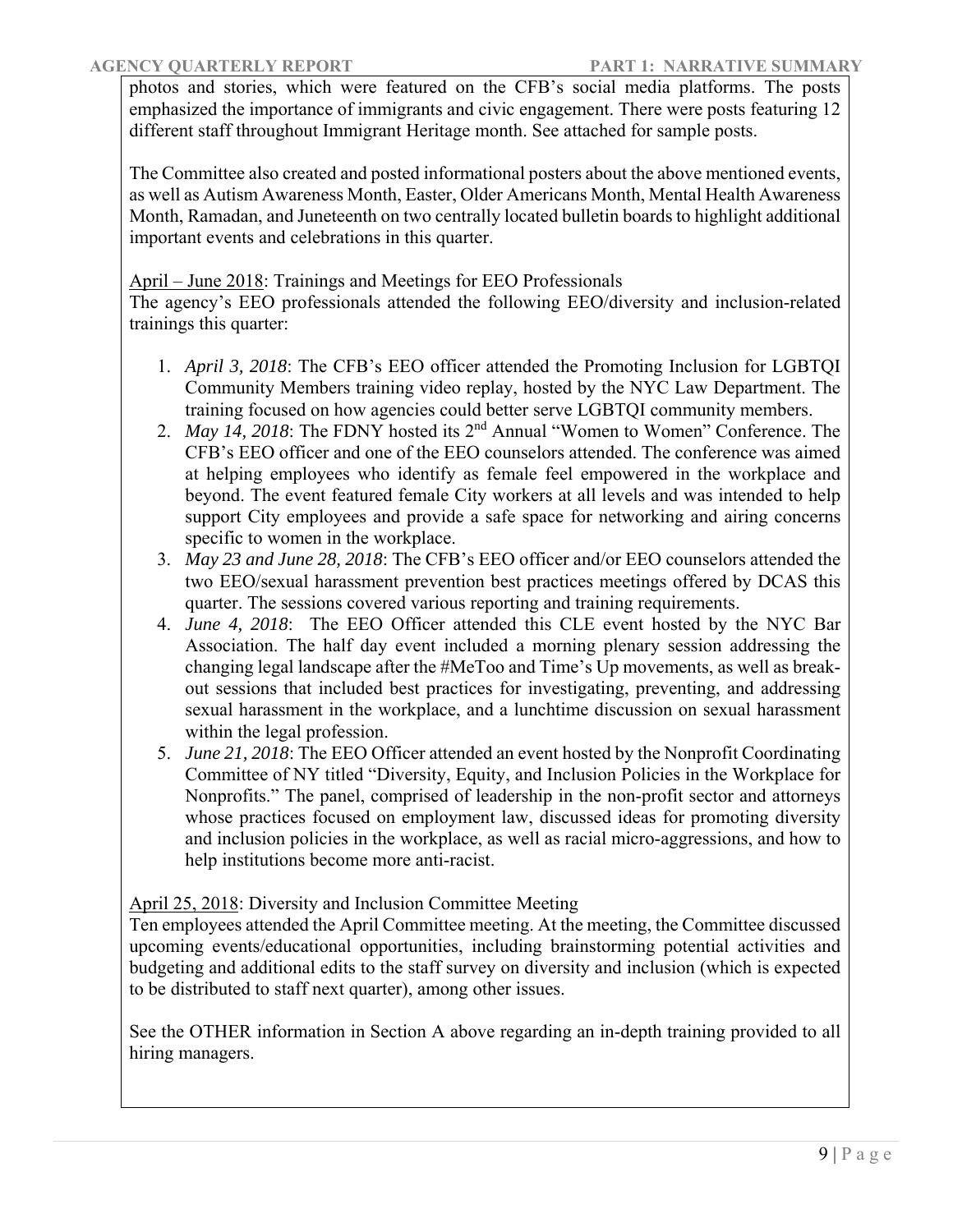#### **D. Recruitment\Selection and Outreach**

Please report your agency's Recruitment/Selection and Outreach activities in **Section C of the Statistical Summary**. Please write additional comments, if any, here:

# **JOB VACANCY POSTING:**

 $\lceil$  ] Bulletin Boards

[X] Electronic Bulletin Boards: The CFB is a non-mayoral agency and does not utilize City Jobs. All job postings are posted on the agency website and are distributed internally to CFB staff. The CFB also posts all job vacancies on a number of external websites. The CFB posts all of its jobs on Monster Diversity. In addition, the agency is posting vacancies on diversityjobs.com. Both of these websites place recruitment ads on multiple diversity websites and the CFB tracks sources of application submission and will monitor how many applications are received through these sites.

 $\lceil \quad \rceil$  Electronic Mailing Lists

[ X ] Distribution of Vacancy Notices through a mailing list of libraries, organizations, etc.

The CFB routinely posts job postings at local university and colleges.

 $\lceil$  ] Advertising job vacancy though newspaper, radio and television

[ X ] Participation in career fairs, job expo, school career day activities, street fairs, etc.

The CFB routinely participates in select career fairs and school career day activities.

Recruitment resources used: [ ] DCAS Recruitment Guide [ ] DCAS Managing Diversity Website

### **E. Workforce Development (other than Training)**

Please report your agency's Workforce Development initiatives in **Section C of the Statistical Summary**. Please write additional comments, if any, here:

The CFB is identifying training opportunities for our employees and is developing a more comprehensive training plan over the next year. As part of this plan, the agency held a week long training and development program and has started holding quarterly training and development opportunities, offering trainings pertaining to job and work skills, trainings pertaining to life and financial planning, and trainings related to diversity and inclusion. See Section I(B) above for more details.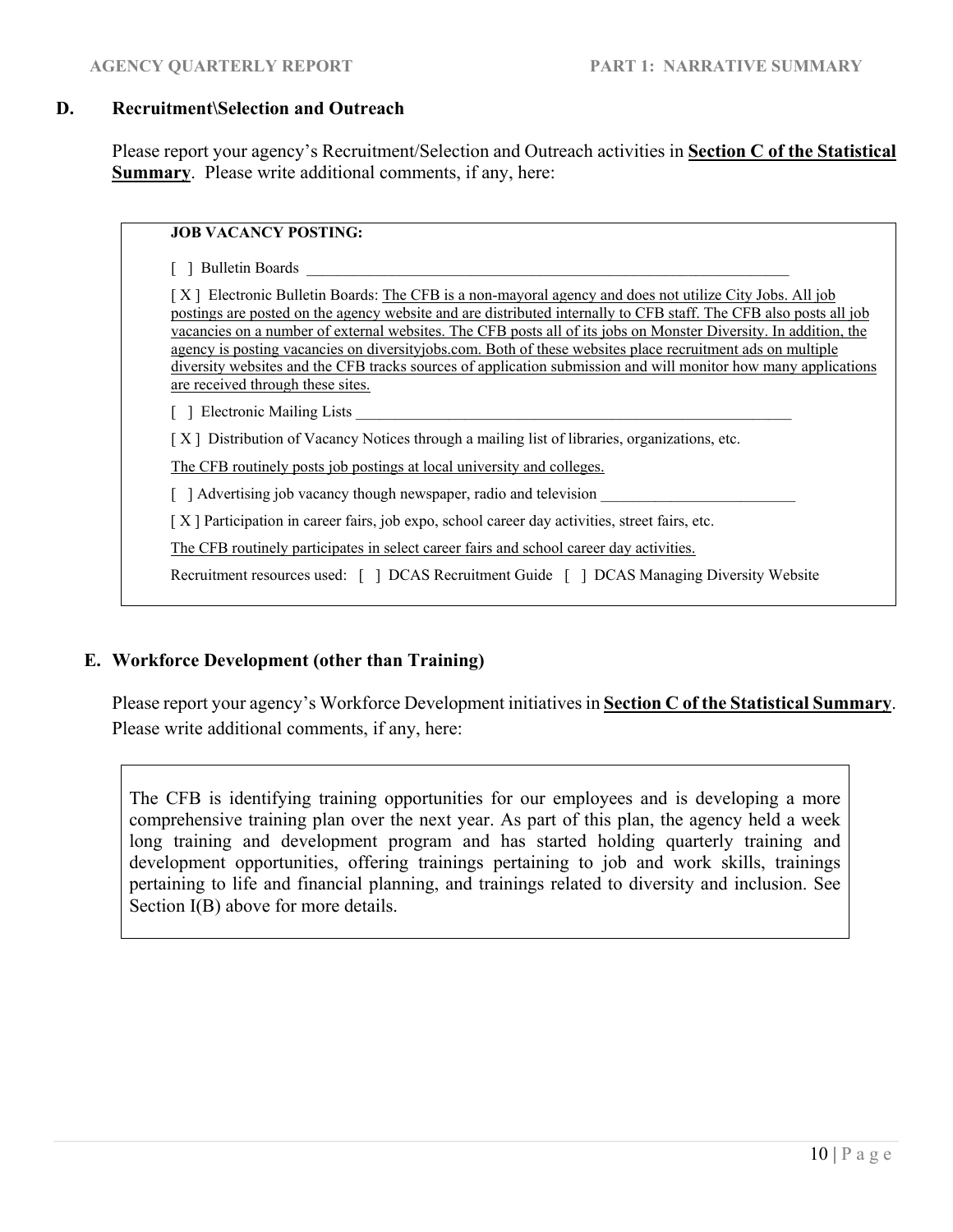### **F. Complaints and Reasonable Accommodation Requests**

Please report your agency's activities in **Section B of the Statistical Summary**.

Report all complaints through DCAS/CDEEO Complaint Tracking System by logging into your CICS account at: **https://mspwva-dcslnx01.csc.nycnet/Login.aspx**

Please write additional comments, if any, here:

• The agency did not receive any complaints and received one request for reasonable accommodations this quarter which is still in progress.

# **V. AGENCY AUDITS**

If the agency was audited by the EEPC or other entities, list the recommendations made by the auditing entity which the agency implemented during the quarter. Indicate also the agency's progress toward implementing each recommendation.

 $\Box$  Agency is being audited

 $\Box$  Name of entity conducting the audit:

 $\Box$  Agency has implemented all the recommendations

 $\Box$  Attach or list below audit recommendations and progress of implementation:

### **COMMENTS:**

The CFB is currently not undergoing an audit.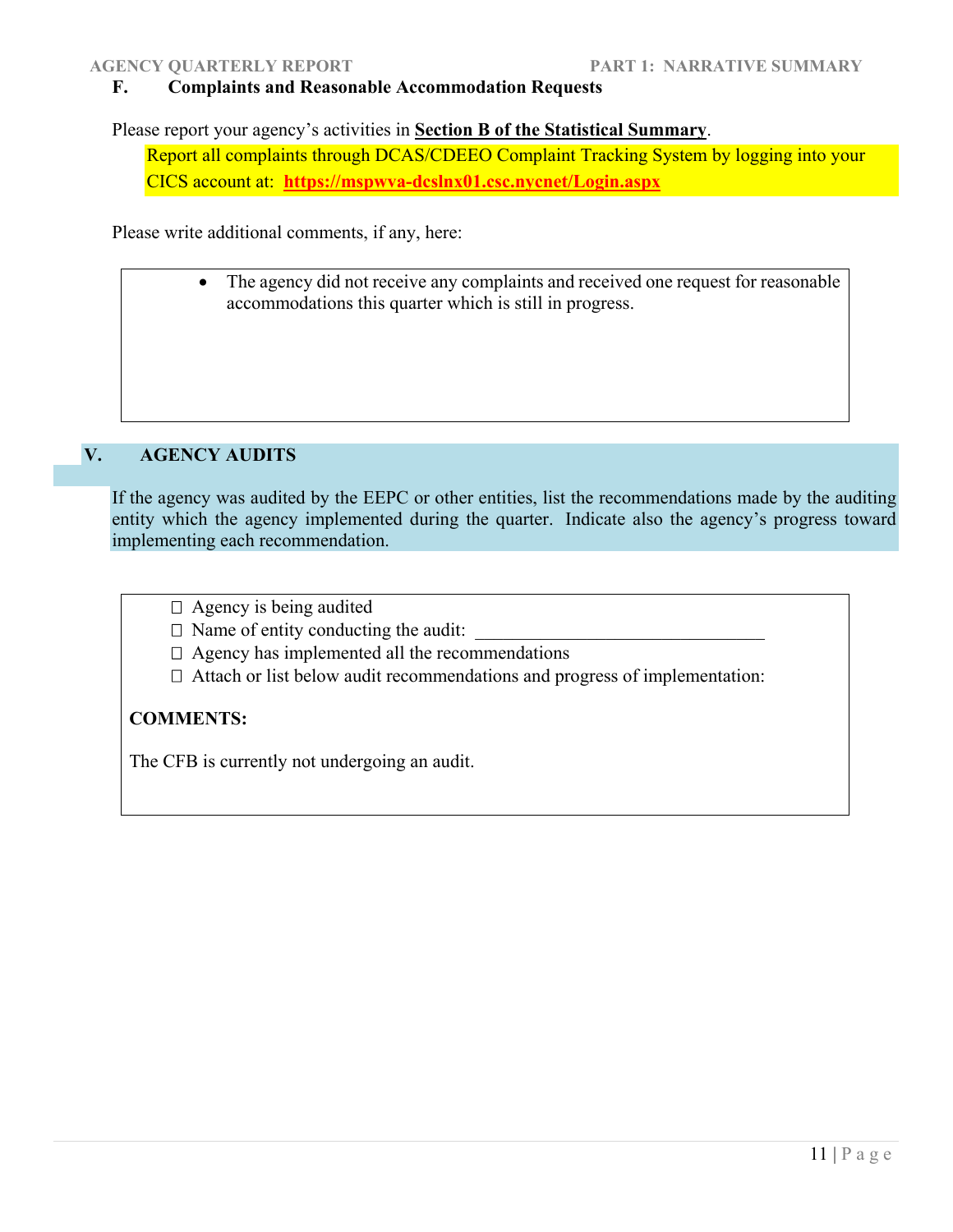### **AGENCY QUARTERLY REPORT PART 1: NARRATIVE SUMMARY**

#### **APPENDIX 2: EEO PERSONNEL DETAILS**

### **EEO PERSONNEL FOR FOURTH QUARTER, FISCAL YEAR 2018**

Agency Name: New York City Campaign Finance Board

| <b>Personnel Changes this Quarter:</b>                            |                                                                                                                                              | <b>No Changes</b>                                                                                                                            |                                                                                                                                                 |                                                                                                                                                                                   |  |  |  |
|-------------------------------------------------------------------|----------------------------------------------------------------------------------------------------------------------------------------------|----------------------------------------------------------------------------------------------------------------------------------------------|-------------------------------------------------------------------------------------------------------------------------------------------------|-----------------------------------------------------------------------------------------------------------------------------------------------------------------------------------|--|--|--|
| <b>Employee's Name</b>                                            |                                                                                                                                              |                                                                                                                                              |                                                                                                                                                 |                                                                                                                                                                                   |  |  |  |
| Nature of change                                                  | $\Box$ Addition<br>$\Box$ Deletion                                                                                                           | $\Box$ Addition<br>$\Box$ Deletion                                                                                                           | $\Box$ Addition<br>$\Box$ Deletion                                                                                                              |                                                                                                                                                                                   |  |  |  |
| <b>Start/Termination</b><br>date of EEO<br><b>Function</b>        | <b>Start Date</b><br>Termination Date (if applicable):                                                                                       | <b>Start Date:</b><br>Termination Date (if applicable):                                                                                      | <b>Start Date:</b><br>Termination Date (if applicable):                                                                                         |                                                                                                                                                                                   |  |  |  |
| NOTE: Please attach CV/Resume of new staff to this report         |                                                                                                                                              |                                                                                                                                              |                                                                                                                                                 |                                                                                                                                                                                   |  |  |  |
| <b>For Current EEO Professionals Only</b>                         |                                                                                                                                              |                                                                                                                                              |                                                                                                                                                 |                                                                                                                                                                                   |  |  |  |
| <b>Title</b>                                                      | EEO Officer (Senior Counsel)                                                                                                                 | EEO Counselor (Director of Records<br>Mgmt)                                                                                                  | EEO Counselor (Voter Asst Mgr)                                                                                                                  | Reasonable Accommodation Coordinator, 55-A<br>Coordinator, and Career Counselor (Director of<br>Admin Svcs $&$ HR)                                                                |  |  |  |
| <b>EEO Function</b>                                               | x EEO Officer<br>$\Box$ EEO Counselor<br>$\Box$ EEO Trainer<br>$\Box$ EEO Investigator<br>$\Box$ 55-a Coordinator<br>$\Box$ Other: (specify) | $\Box$ EEO Officer<br>x EEO Counselor<br>$\Box$ EEO Trainer<br>$\Box$ EEO Investigator<br>$\Box$ 55-a Coordinator<br>$\Box$ Other: (specify) | $\Box$ EEO Officer<br>x EEO Counselor<br>$\Box$ EEO Trainer<br>$\Box$ EEO Investigator<br>$\Box$<br>55-a Coordinator<br>$\Box$ Other: (specify) | $\Box$ EEO Officer<br>$\Box$ EEO Counselor<br>$\Box$ EEO Trainer<br>$\Box$ EEO Investigator<br>$x 55-a$ Coordinator $x$ Other: (specify)<br>See "Title" Section immediately above |  |  |  |
| <b>Proportion of</b><br><b>Time Spent on</b><br><b>EEO Duties</b> | $\Box$ 100% x Other: (specify) $\underline{\hspace{1cm}} 20$ %                                                                               | $\Box$ Other: (specify) $\underline{\hspace{1cm}} 1 \underline{\hspace{1cm}} \%$<br>$\Box 100\%$                                             | $\Box$ 100% $\Box$ Other: (specify) $1 \ \degree$ %                                                                                             | $\Box$ 100% $\Box$ Other: (specify) 10 %                                                                                                                                          |  |  |  |
| <b>Attended EEO</b><br><b>Training</b>                            | x Yes<br>$x$ No                                                                                                                              | x Yes<br>$\Box$ No                                                                                                                           | x Yes<br>$\Box$ No                                                                                                                              | $\sqcap$ Yes<br>$x$ No                                                                                                                                                            |  |  |  |
| <b>EEO Training</b><br><b>Source</b>                              | x DCAS<br>$\Box$ Agency<br>$\Box$ Other: (specify)                                                                                           | $\Box$ DCAS<br>x Agency<br>$\Box$ Other: (specify)                                                                                           | $\Box$ DCAS<br>x Agency<br>$\Box$ Other: (specify)                                                                                              | $\Box$ DCAS<br>$\Box$ Agency<br>$\Box$ Other: (specify)                                                                                                                           |  |  |  |